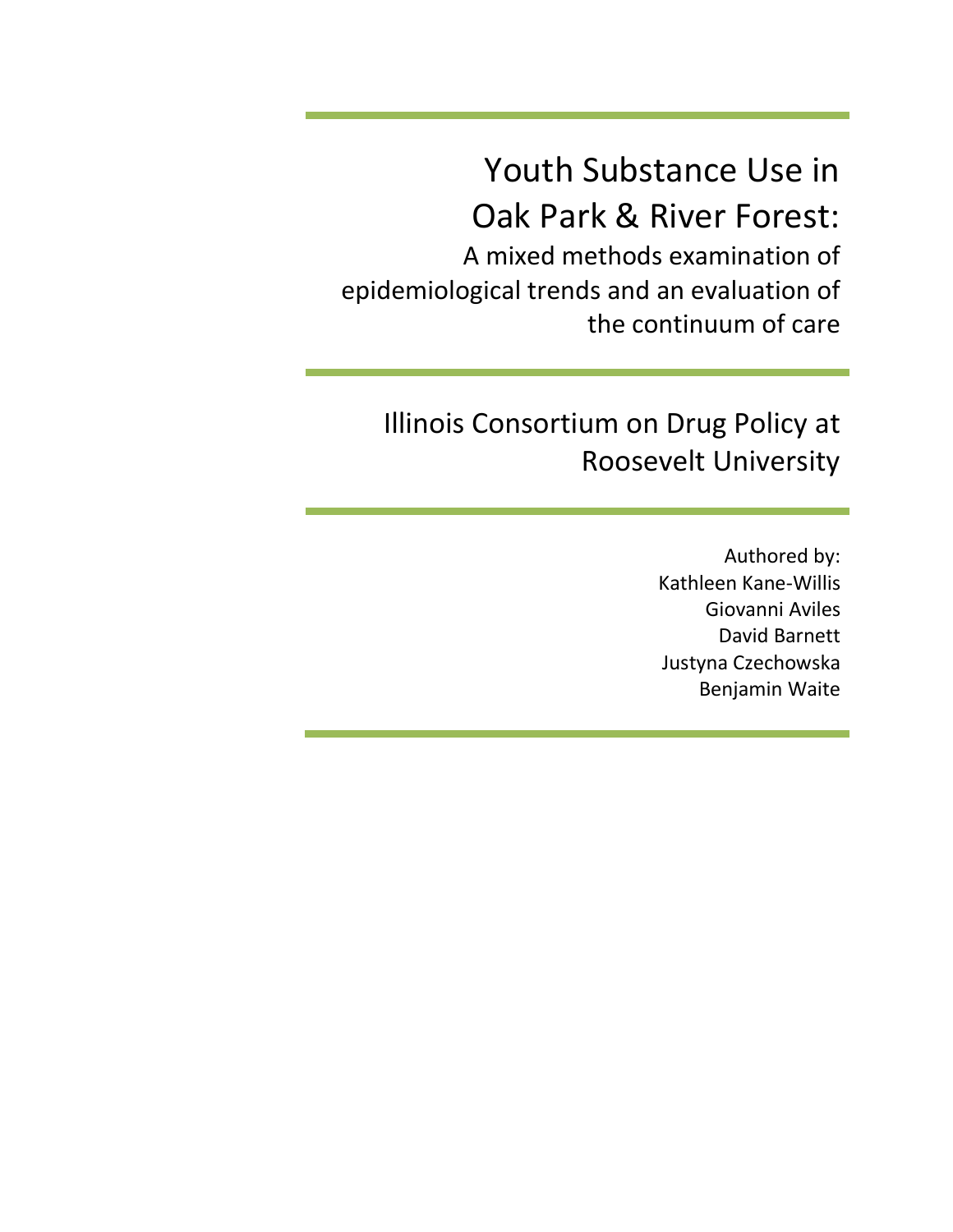## **FINDINGS AT A GLANCE**

In terms of OPRF youth substance use issues, we would rank them in the following order of concern:

- 1. Alcohol, particularly binge drinking;
- 2. Marijuana;
- 3. Stimulant pills, especially in combination with alcohol;
- 4. Hallucinogens, including MDMA.

These findings are based on multiple indicators of archived data and key informant interviews. Alcohol related hospital discharges rates among OPRF youth were 34% higher than among state youth and 19% higher than their peers in suburban Cook County. Marijuana related hospital discharges among OPRF youth were 27% higher than the state youth rate, and 22% higher than the suburban Cook youth rate. Stimulant related hospital discharges were also high, compared to the state, OPRF rates were 23% higher, and compared to suburban Cook the rates were 37% higher. OPRF youth were two times more likely to be discharged from the hospital for hallucinogens than youth in the state as a whole (106% higher) and suburban Cook County (96% higher).

#### Drugs of less concern at this time include:

- 1. Cocaine;
- 2. Heroin;
- 3. Opioid Pills;
- 4. Sedative/Hypnotics (e.g. Xanax, Klonipin, Valium, etc.);
- 5. Methamphetamine.

In terms of other drug misuse, including opioids, sedative/hypnotics, stimulants, hallucinogens, cocaine, methamphetamine, opiate pills and heroin, there is much good news to report. Opioid use is higher than the state average but lower than that of suburban Cook County according to hospital discharge data. Cocaine use as measured also by hospital discharges among OPRF is well below the state and the suburbs. Heroin and methamphetamine use appear to not be a concern.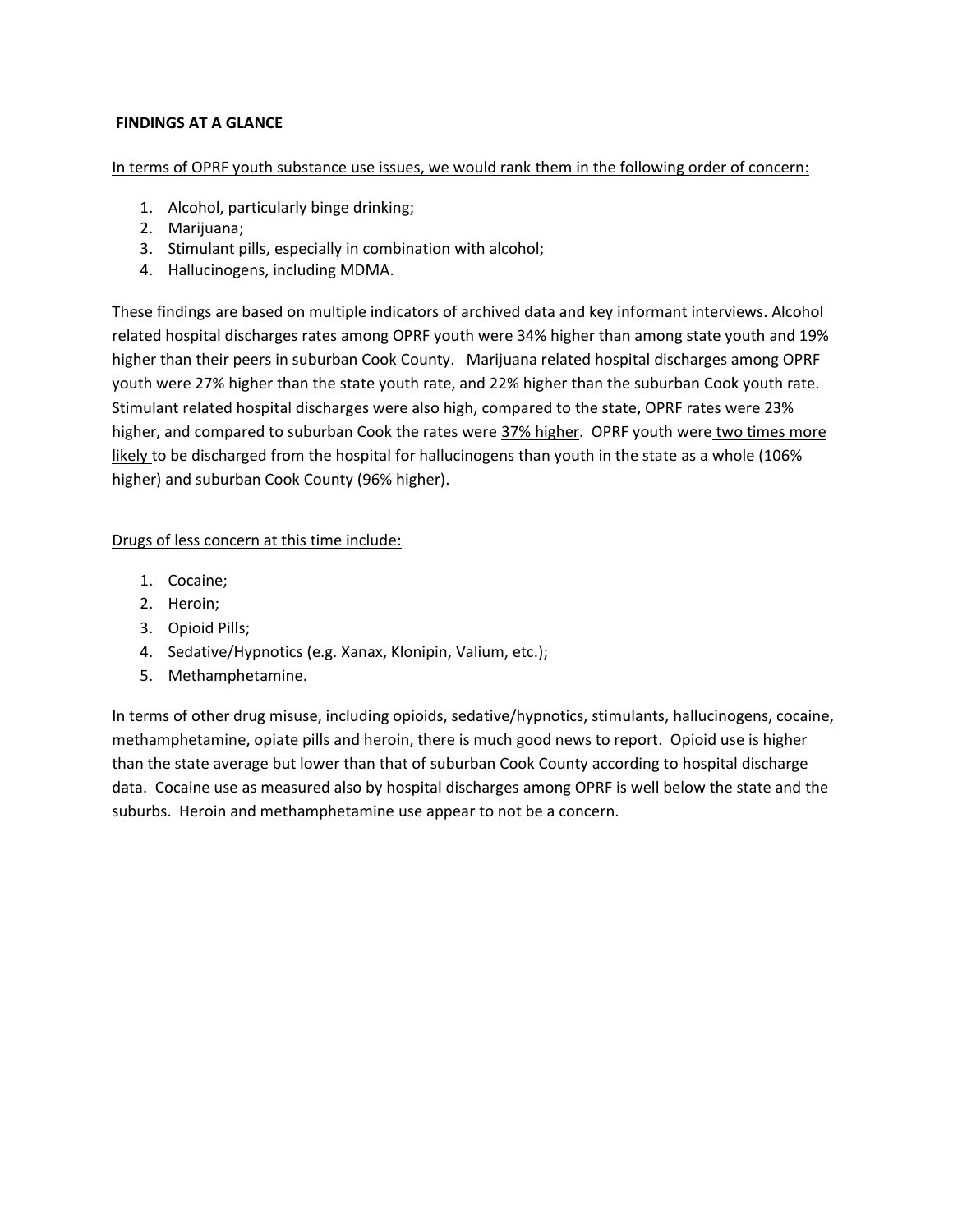## **POLICY RECOMMENDATIONS**

#### **1. Ensure that evidenced based practices are used in all areas of the youth substance use continuum.**

Evidence based practices (EBP) are proven effective by scientific research, and thus are more successful in reducing youth drug and alcohol use. Therefore, levels of the continuum of prevention, intervention and treatment activities should be guided by evidenced based best practices to ensure lower youth alcohol and drug use.

### **2. Strengthen the Continuum of Care**

When it comes to an Oak Park and River Forest continuum of care, some disruptions exist among the prevention, intervention and treatment levels resulting in a somewhat fragmented system. These disruptions are not unexpected. It requires clear consensus, direction, understanding of substance use prevention and not a small amount of political will to create a model continuum of care.

#### The middle schools should consider implementing the following, to ensure effective programming:

- Implement evidenced based prevention programs for grades 5-6, such as *Too Good for Drugs*;
- Implement evidenced based prevention programs for grades 7-8, such as *Project Alert*;
- Ensure that EBP are delivered by qualified professionals;
- *Assess children prior to placing them in intervention programs*, if they are caught using substances in the school environment;
- Hire an additional social worker in district 90, with CADC and prevention certification;
- When a social worker leaves district 97, hire a social worker with CADC and prevention certification;
- Consider an anonymous texting system (modeled on OPRF's system) for children to report concerns about friends with substance use issues, mental health, or other issues.

The middle schools should consider whether to eliminate or to reduce time spent on programs that have not demonstrated efficacy, such as:

- **•** Drug Abuse Resistance Education (D.A.R.E.);
- Red Ribbon events;

These may be continued if they represent a value to the community, however, these programs should not be viewed as scientific prevention models. Instead we recommend replacing Red Ribbon events with Drug Fact Week.

OPRF also lacks evidenced based programming for youth prevention, intervention and treatment for youth substance use

• Implement Social Norms Marketing, an evidenced based program, for prevention efforts in coordination with IMP.A.C.T and an expert to correct misinformation about youth drug and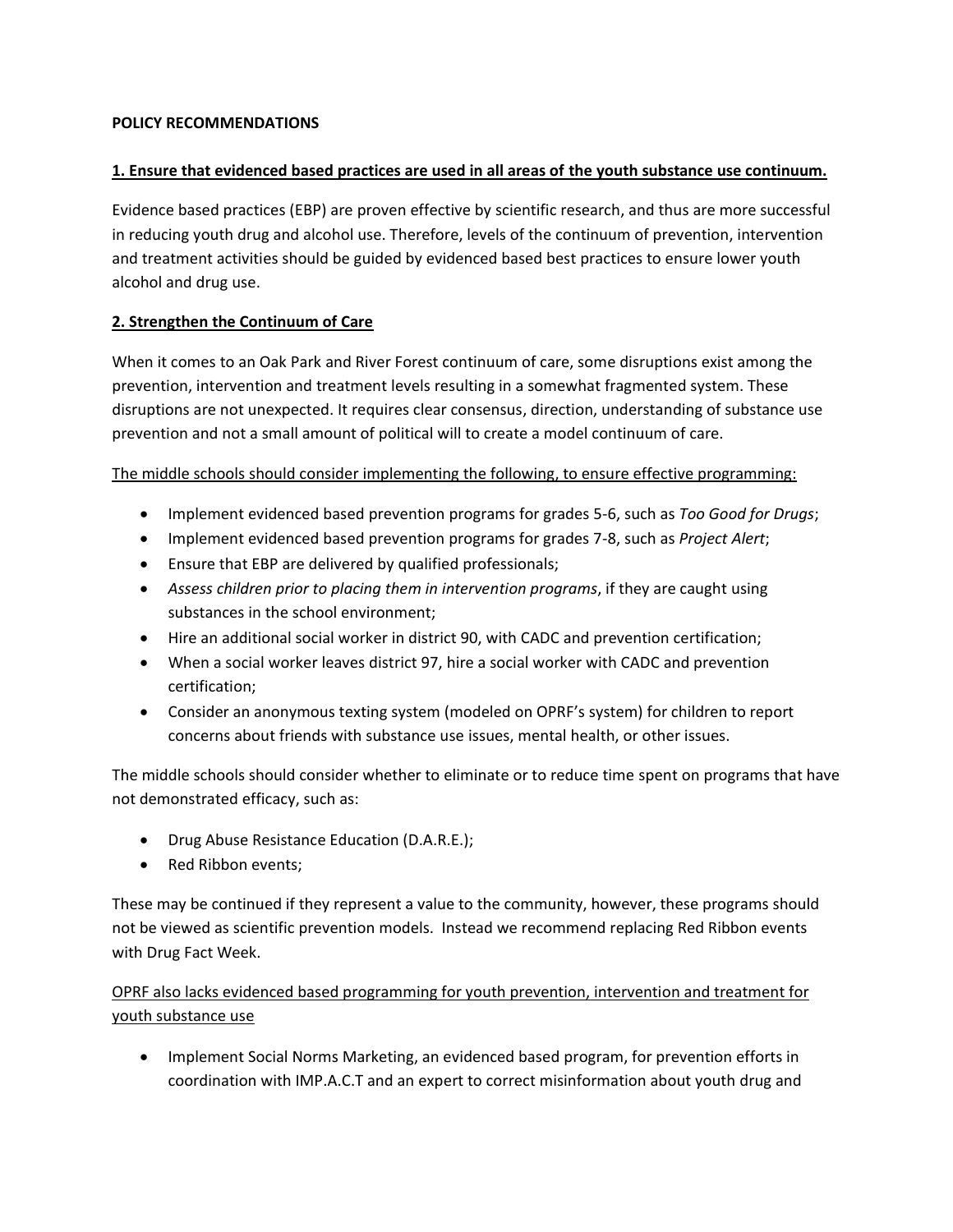alcohol rates. Youth in the high school routinely overestimate the percentage of their peers that are using alcohol and other drugs;

- The school district should employ social workers and SAP professionals directly and pay them equitably to reduce turnover;
- Halt the practice of contracting social workers;
- Ensure that at least two social workers have CADCs and prevention certification;
- Consider using social work graduate students to intern and assist with prevention activities and to lighten case load;
- Align disciplinary procedures related to drug and alcohol use at the high school to best practices models, such as in school suspension for drug or alcohol use;
- Consider using restorative justice techniques for student drug or alcohol issues;
- For students found to be under the influence or possessing drugs or alcohol, *assess them prior to referral to any intervention*;
- Consider utilizing counseling rather than a specific intervention outside of the school; counseling reduces drug and alcohol use and is an evidenced based practice with robust results;
- Consider using harm minimization or risk reduction techniques with students engaged in binge drinking or other risky behaviors;
- Specified and detailed education campaigns targeting binge drinking would be very helpful in addressing the associated dangers with the risky behavior which includes death.

Reconsider interventions that are not evidenced based:

- Currently, there is an overreliance on volunteers to deliver intervention services, when professionals with specified training in substance use intervention are needed;
- The duration of FACE-IT appears to be long as compared to other interventions, while research shows that shorter interventions work better;
- *Assess youth prior to* placement in the program;
- It is against best practices to group children of different developmental periods together in one intervention. Middle school aged youth, such as  $6<sup>th</sup>$  and  $7<sup>th</sup>$  graders, who are 11 to 12 years of age, should not be grouped with high school aged youth;
- Consider the purpose of the chosen intervention. Is it to reduce substance use? Is it punitive? Is it educational? Is it effective?

Ensure agencies that are providing treatment to youth have the proper training and certification:

 Although Rosecrance will provide free assessments, very few youth are referred to Rosecrance and there is currently no dedicated agency to provide substance use treatment for youth in the Oak Park and River Forest Communities.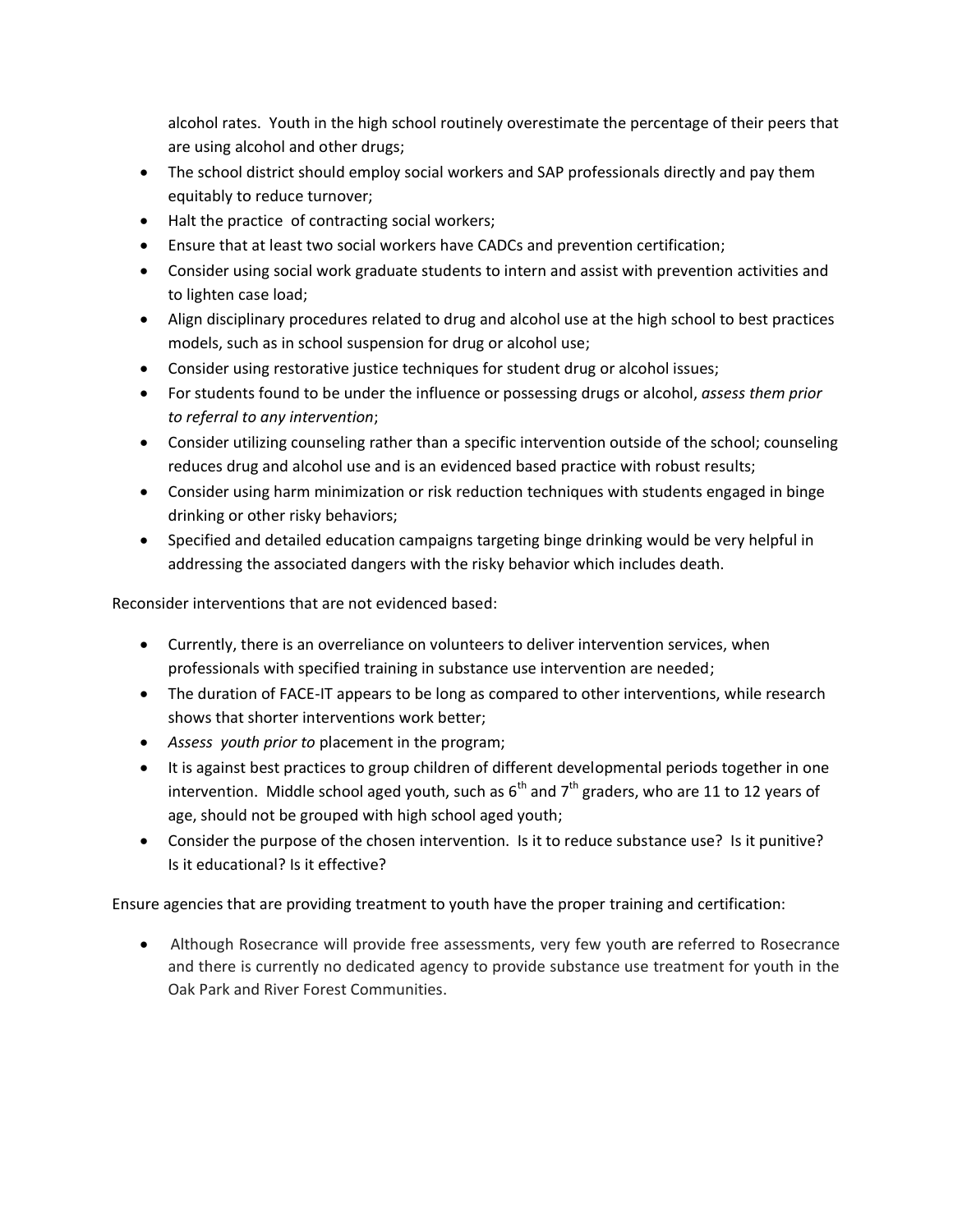Continue to build upon the Coordinating Council IMP.A.C.T and encourage the inclusion of experts in youth substance use prevention, treatment, and intervention and the following key stakeholders to strengthen the coalition such as:

 Local businesses; Elementary and secondary education; Government; Healthcare professionals; Law Enforcement; Media; Religious groups; and Youth.

It is very important to form a youth committee which should include youth who have received services within the community. Best practice models also generally consist of current or former consumers of alcohol or drugs. It is helpful to have youth who have used drugs involved in the coalition – particularly when it comes to development of youth messaging.

# **3. Monitoring by Adults and the Community**

Monitoring can be viewed as an environmental strategy to lessen the access to alcohol and other drugs by youth. Monitoring comes in various forms. In the community, this might consist of compliance checks for alcohol and tobacco to ensure that retailers are checking for identification and not selling to under aged individuals.

Monitoring can also refer to activities within the home, such as keeping track of prescription pills and alcohol. For this section, we mean both macro monitoring (community) and micro (household level).

# Monitoring Techniques for the Community

- Consider establishing a coalition with other communities to encourage identification for alcohol purchases in contiguous areas;
- Continue to conduct compliance checks in both Oak Park and River Forest for alcohol and tobacco;
- Consider asking for more information about where youth purchase alcohol, through listening sessions;
- Create more prescription pills take-back programs and efforts as well as partner with local pharmacies;

# Monitoring Alcohol at Home

Families need to strike a balance between appropriate monitoring of alcohol and what is feasible for them to do. It is important to find that balance. Also, it is important to communicate to your child that you are monitoring the alcohol in the home. This need not be done in a confrontational manner, but simply in a calm rational tone. Here are some ways in which parents have discussed monitoring alcohol within the home:

- Some parents prefer to purchase the alcohol that they will use that day or evening;
- Check your alcohol supply to ensure that youth are not taking alcohol from your home (e.g. Marking bottles might help – but be wary of youth adulterating alcohol by adding water);
- $\bullet$  If able, consider keeping alcohol in a secured place with a lock on it;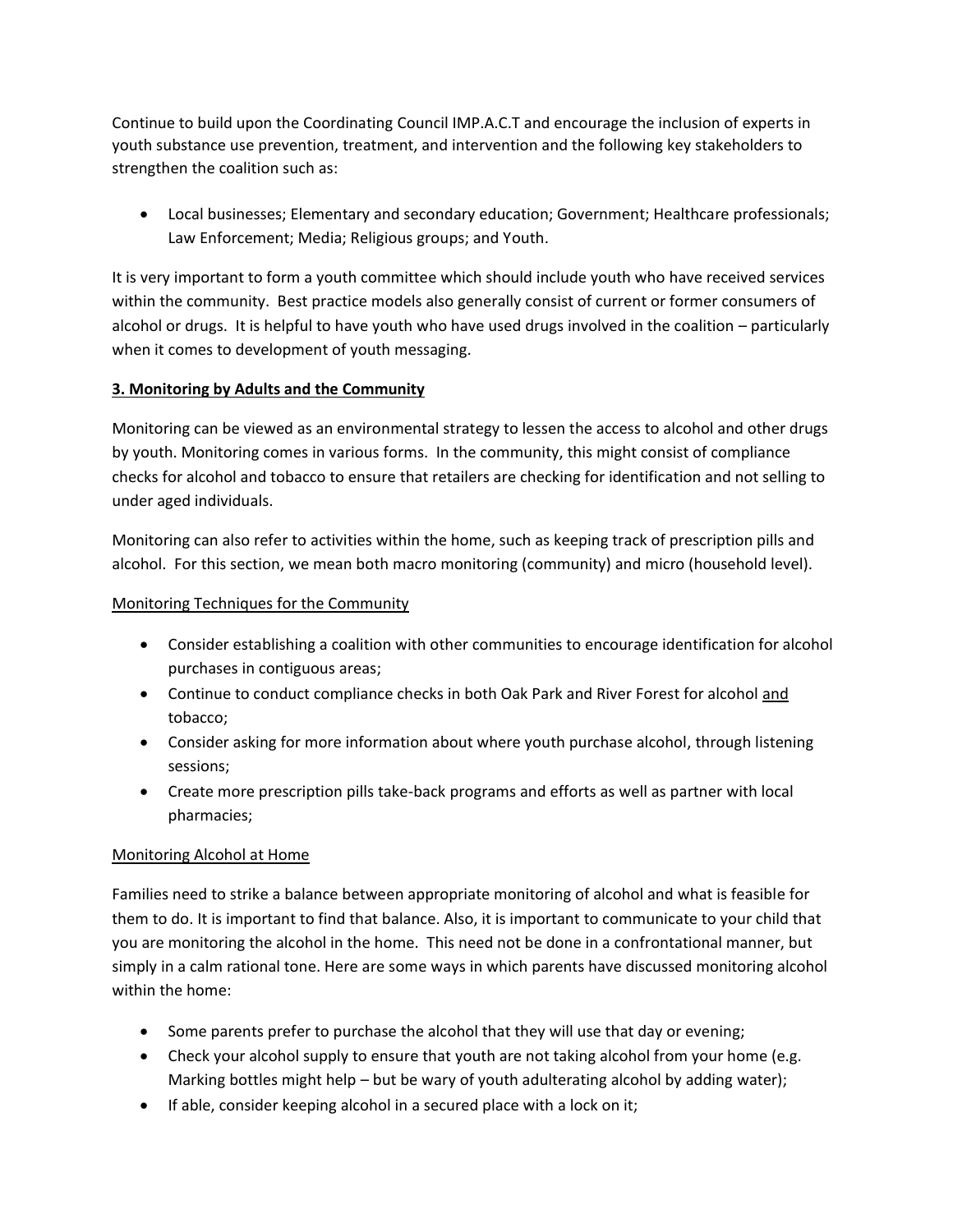- Experiment with putting spirits in the freezer. Putting spirits or hard alcohol in the freezer allows a parent to know if water is added to the bottle to dilute it;
- Keep track of youth's money monitoring youth also means monitoring money;
- Some parents take the step of deciding to not keep alcohol in their home.

None of these solutions are going to work for every family. It is important to know that there is no right or wrong way to monitor alcohol. In any case, it is essential to stress to your teen that it is YOUR alcohol and to take it is tantamount to stealing from their parents. That should never be an acceptable practice and this should be clearly communicating to your teen in a clear, calm manner.

## Monitoring Prescription Pills at Home

There are many medications that can be used for intoxication, and these include several drug categories, including *opioids*<sup>1</sup>, benzodiazepines *or sedative/hypnotics<sup>2</sup>, stimulant*<sup>3</sup> medications, such as those used to treat ADHD. Thus, it is important to keep track of them to limit prescription drug use and misuse.

- Safely discard of unneeded medications. Most families have unused medications around their homes that they do not need or are no longer using. It is essential that pills are safely discarded when they are no longer needed;
- Caregivers of individuals with chronic conditions for which they may be prescribed prescription pain pills should also ensure that these are stored carefully and that medication is disposed of when no longer needed;
- All residents –whether or not they have youth in the home should be encouraged to keep medicines safe and locked up and disposed of when they are no longer needed.

This list is not all inclusive but, it is better to keep scheduled drugs in a locked box in your home than in the medicine cabinet. If that is not a possibility, monitor your pills. Take note if you need refills earlier than expected; count your tablets. All of these steps will allow us to reduce the number of prescription drugs that are available to youth.

The first line against stimulant misuse begins by monitoring stimulant medications in the home. Parents should monitor stimulant drugs (ADHD drugs) to guard against misuse especially in combination with alcohol. In addition, parents can do the following:

- Dispense medications directly to children, if possible;
- If providing daily medication directly to youth is not a possibility, we recommend providing as little medication as needed to the teen, perhaps in a weekly or daily container, thus leading to less diversion to other teens;

 $\overline{\phantom{a}}$ 

 $^1$  Codeine, codeine cough syrup, hydromorphone/Fentanyl, hydrocodone/Vicodin, oxycodone/OxyContin, Ultram etc.

<sup>&</sup>lt;sup>2</sup> Valium, Klonipin, Xanax

<sup>&</sup>lt;sup>3</sup> Adderall, Ritalin, Concerta, etc.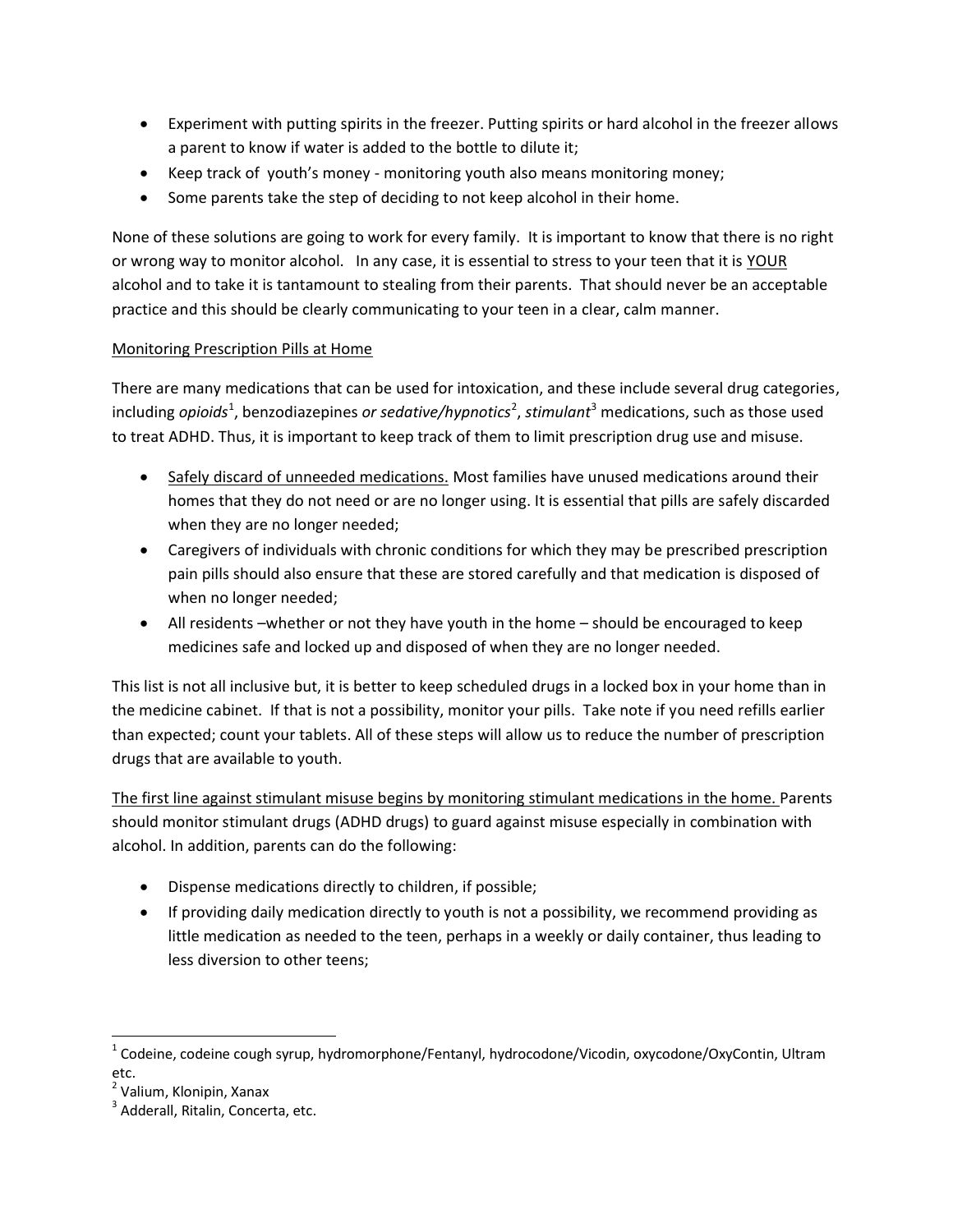- Understand that ADHD medications are often used in combination with alcohol so that the user can drink without falling asleep. This can create potentially lethal conditions such as increased risk for alcohol poisoning and death;
- Consider not refilling ADHD medication if children do not like them or do not take them. If a teen indicates that they do not like their medication, it is important to listen to them so that they do not have more than they need or will use. ADHD medications have a street value of about \$5 a pill depending on the type of medication and the community;
- Know that ADHD prescriptions can be misused by crushing and snorting these meds. Even so called "abuse proof" medications can be crushed up and snorted;
- Understand that stimulant drugs are also used as "study buddies" by many high achieving youth to improve performance on tests. This is a dangerous practice. Encourage healthy sleep patterns and try not to focus too much on achievement based measures or pressures for college as this may inadvertently lead youth to using these drugs to perform better in school. Research also indicates that pressure to achieve can have negative consequences in the long term.

Remember, monitoring youth appropriately does not mean invading privacy – privacy is important for youth development.

# **4. Provide Accurate Information for teachers, parents, adults and youth regarding substances.**

There is a lack of accurate information regarding best practices for people of all ages regarding substances, prevention, and substance use disorder. The following recommendations would help provide better sources of information and would benefit the community:

- Create a virtual resource room for adults, parents, and teachers that provides a number of different informational areas including:
	- $\triangleright$  Materials about talking to youth about drugs;
	- $\triangleright$  Effects of drugs based on science, not on scare tactics, which are not effective;
	- $\triangleright$  How to recognize and treat a substance use disorder in adolescents;
	- $\triangleright$  Resources on drug effects for parents, teachers, adults, and other community members;
	- $\triangleright$  Recognizing intoxication or signs of misuse;
	- $\triangleright$  Information on the substance use continuum of care;
	- $\triangleright$  Monitoring of alcohol and other drugs;
	- $\triangleright$  Determining how a family will communicate its message about substance use while utilizing a particular frame, such as a moral perspective, a health perspective etc.;
	- $\triangleright$  Treatment locators from the Substance Abuse Mental Health Services Administration (SAMHSA), so that individuals can find appropriate treatment for their families<sup>4</sup>;
	- $\triangleright$  Why assessment is important for appropriate intervention;

 $\overline{\phantom{a}}$ <sup>4</sup> SAMHSA treatment locator can be found at: https://findtreatment.samhsa.gov/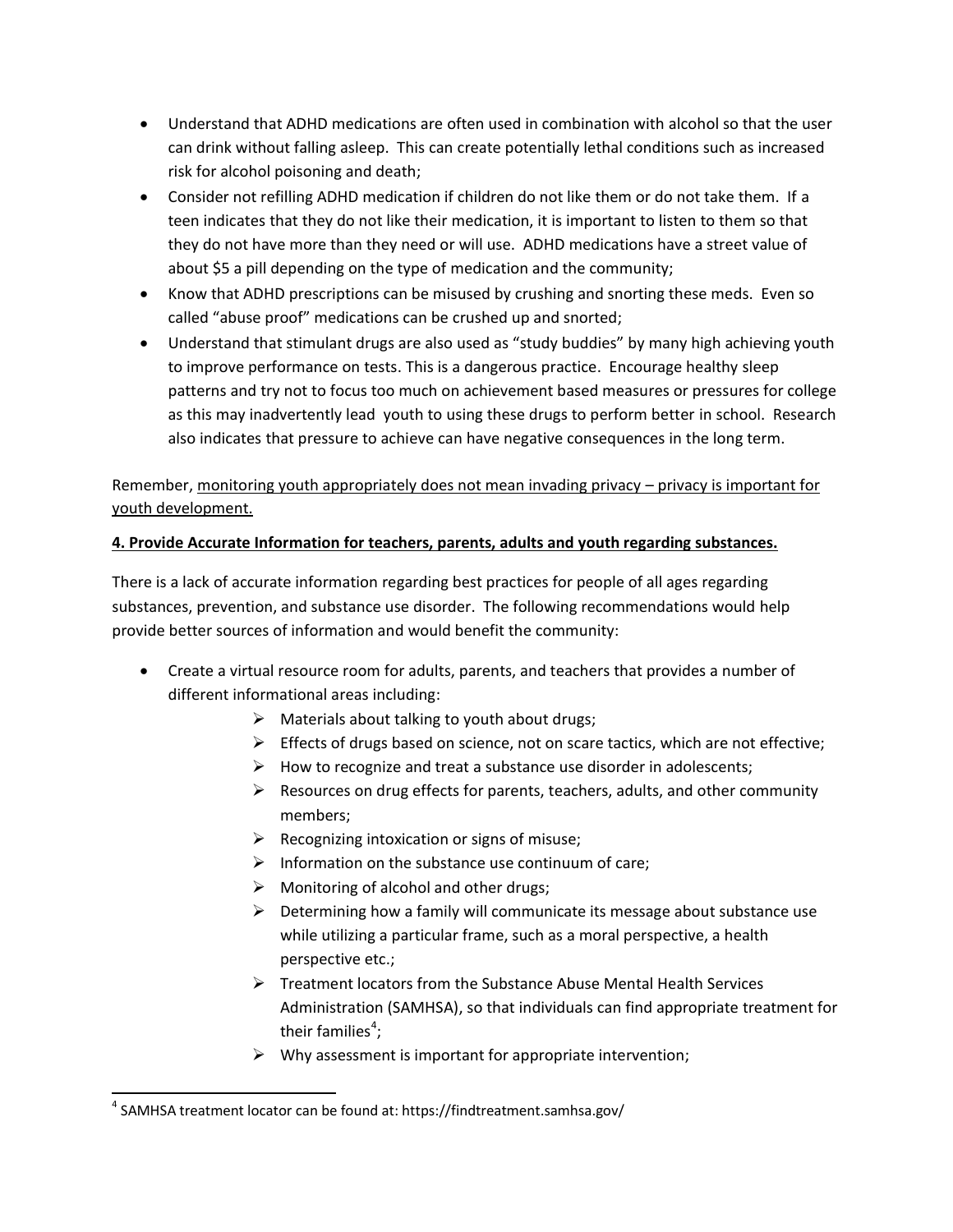- $\triangleright$  Explanations of different kinds of treatments, including risk reduction and harm minimization techniques;
- $\triangleright$  Information on developing the family's rules about alcohol and drug use, including consequences for use;
- $\triangleright$  Information on creating a plan should substance use occur among youth in the family;
- $\triangleright$  What to do when substance use is suspected.
- The research team believes that it might be helpful to have a virtual resource room for youth that is separate from parents and other adults and created specifically for them:
	- $\triangleright$  Information about drugs effects, without using scare tactics as scared tactics are limited in their effectiveness;
	- $\triangleright$  Binge drinking risks, especially those associate with poisoning and mortality, and inclusion of harm minimization activities;
	- $\triangleright$  Combining drugs, especially prescription pills and alcohol or other depressants;
	- $\triangleright$  Recognizing problematic substance use and substance use disorder among peers;
	- $\triangleright$  How to report concerns anonymously through the high school texting system;
	- $\triangleright$  Treatment locators;
	- $\triangleright$  Explanations of different kinds of treatment and how they work;
	- $\triangleright$  What to expect from assessment and counseling;
	- $\triangleright$  Other youth developed ideas that youth team members feel should be included in the site.
- Provide trainings for teachers and staff of the middle schools and high school regarding drug effects and signs of intoxication so that they can intervene more effectively especially with students who are misusing prescription pills or more novel substances as well as signs and symptoms of substance use disorder;
- "Parent cafes" should include CACDs and those certified in substance use prevention in order to disseminate accurate information.

## **5. Improve data collection practices.**

The community coalition should make it a priority to include key stakeholders in the coalition and to share information.The research team has come across a number of issues regarding data collection and sharing. In order for data to be useful it must be systematically collected. In order for data to be useful in measuring goals, it must be shared. All goals should follow the SMART guidelines (e.g. Specific, Measurable, Ambitious, Realistic, and Time sensitive), thus, it is essential to have data in order to create measurable outcomes. We recommend implementing the following changes to the Illinois Youth Survey protocol:

To prevent threats to the validity of the Illinois Youth Survey (IYS) results, the middle schools and Oak Park and River Forest High School should closely follow the instructions provided by the Center of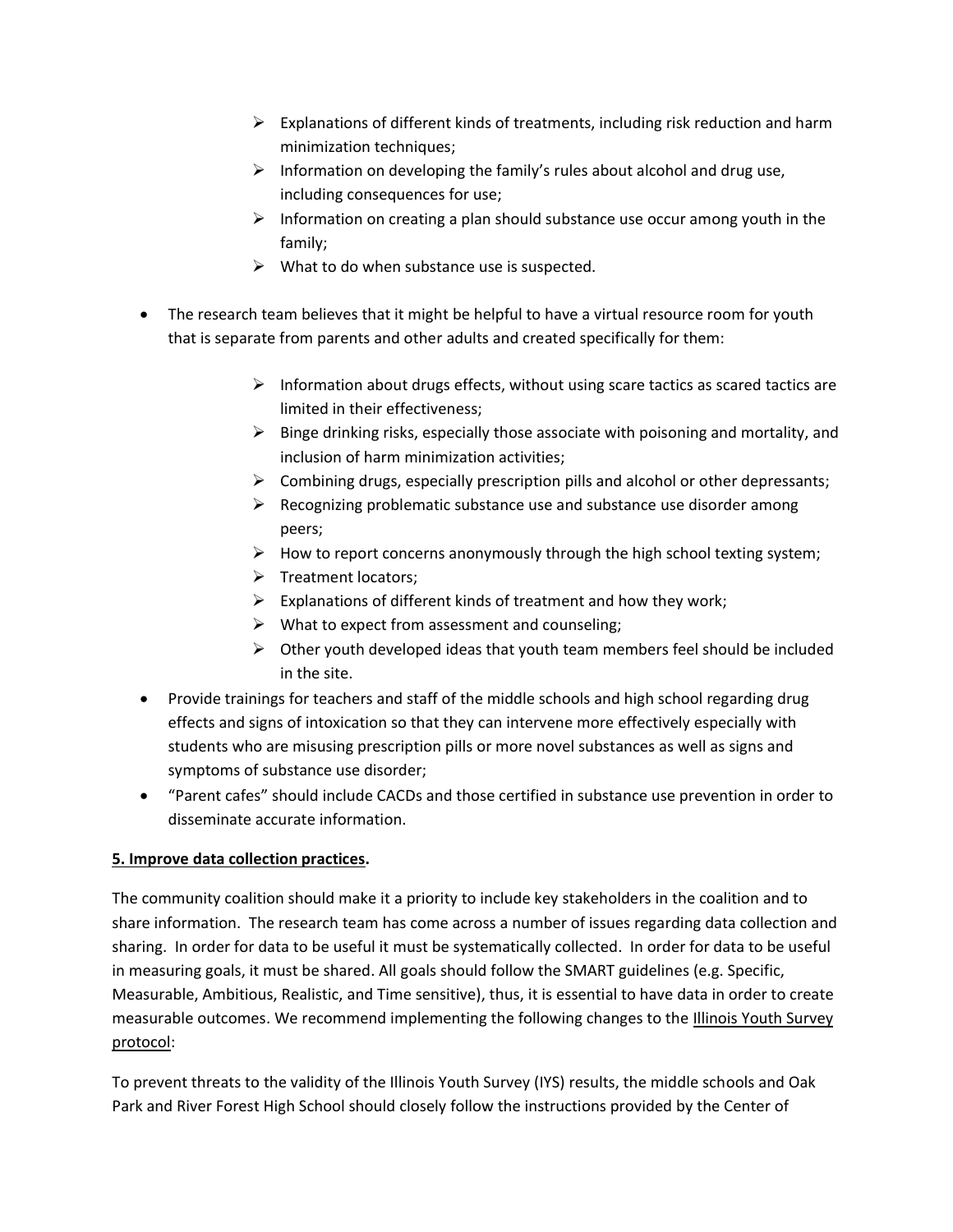Prevention Research and Development (CRPD) which address the testing environment, choosing survey dates, and when to not survey the student body. Regardless of location of where the survey will be administered, the environment must be a quiet, comfortable location where youth can have 40-50 minutes to complete the survey. A school gymnasium is not a suitable location due to noise levels and potential compromises in confidentially<sup>5</sup>. Additionally, to maintain confidentiality, the seating should be arranged so that the student is unable to see answers of fellow classmates.

For both 2012 and 2014, it was discovered that the Illinois Youth survey dates for both the sophomore and senior body were given within 30 days of spring break. Administrators of the high school should administer the survey on a date where both the sophomore and seniors are eligible to take the survey and not during periods of high stress, such as midterms and standardized testing days i.e. the ACT and  $SAT<sup>6</sup>$ . The survey should not be administered to the middle school students and the sophomore and senior student body within 30 days of events when the youth would likely be exposed to alcohol or other substances such as holidays, spring break, or prom. Ideally, the survey should be given to the student body in February to get more valid 30 day use rates.

Furthermore, so that Illinois Youth Survey is more specific to the middle and high schools, administrators have opportunity to submit up to 30 questions of their choosing to the survey. Being able to submit specialized questions drafted to the needs of the school would allow the ability to investigate specific issues and concerns or gather data to compare with state and national norms.<sup>7</sup> Questions should be drafted and selected in conjunction with a qualified individual who is familiar and experienced with research methodology. Once additional questions have been selected, they must be submitted using the template and instructions provided by the Center of Prevention Research and Development. Additionally, all questions must be sent to the CRPD so that the results can be included in the final report.

In addition to the research team recommends strengthening the data collection and sharing infrastructure:

- Create focus groups or listening sessions led by youth so that their voice and suggestions are heard regarding policies that directly affect them;
- Create a data sharing committee for the Community Coalition;
- Provide templates for social services agencies to collect data;
- Provide data without FOIAs to other governmental agencies using Memos of Understanding (MOUs) throughout all areas of government.

## **6. Consider changing some policies regarding marijuana and tobacco**.

Marijuana offenses carry lifelong collateral consequences and can interfere with obtaining employment, housing and education. Individuals convicted of marijuana possession offenses may not be eligible for

 $\overline{\phantom{a}}$ 

<sup>&</sup>lt;sup>5</sup> 2013 Center for Prevention Research and Development, IYS Project – Site Coordinator Guidelines (Paper Version) 6 Ibid

<sup>&</sup>lt;sup>7</sup> http://iys.cprd.illinois.edu/home/conducting/additions